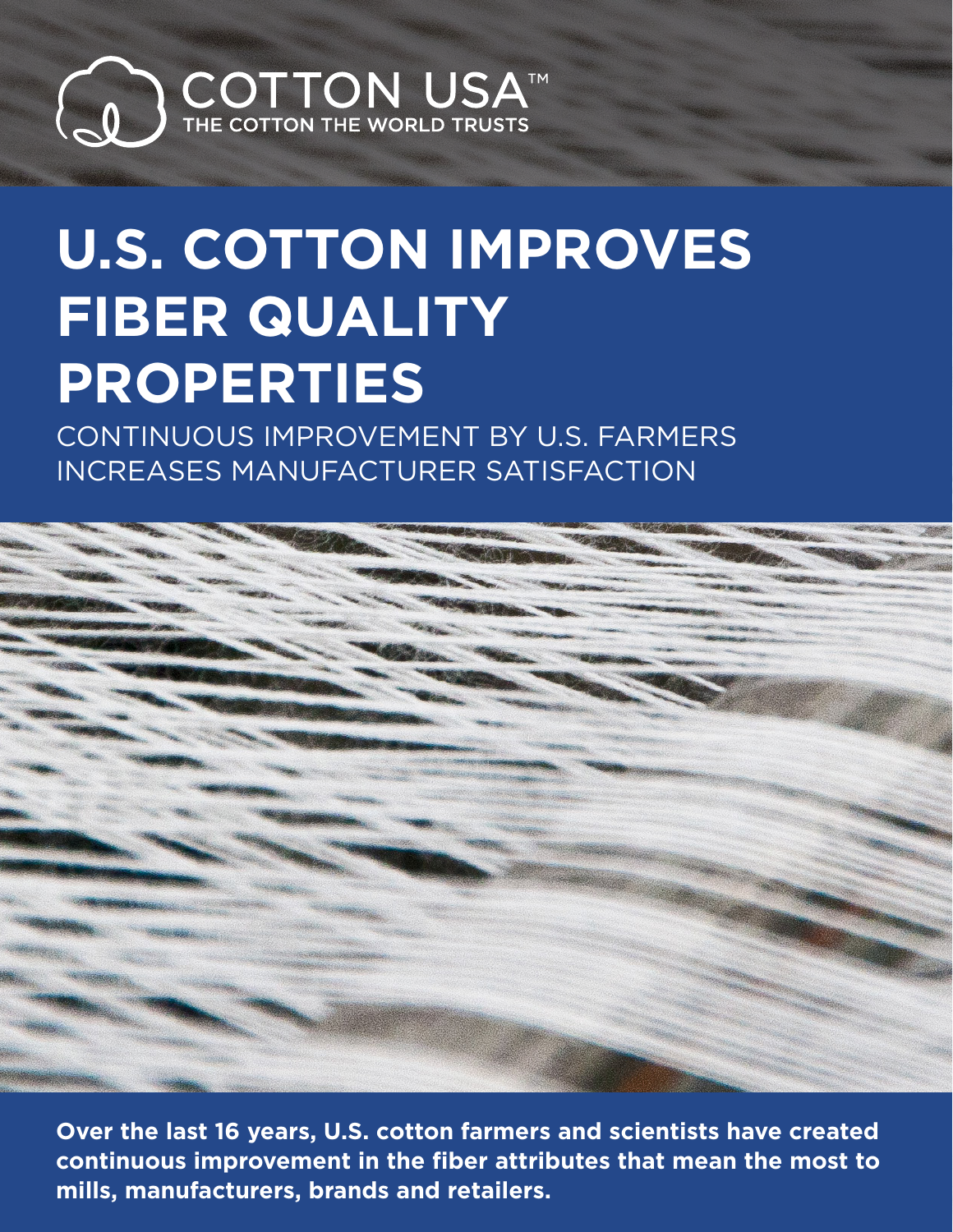At the Bremen International Cotton Conference in March of 2018, the Bremen Aachen Survey on Cotton Quality (170 respondents from 28 countries) ranked the top properties yarn manufacturers desired from cotton.

The properties that were ranked highest were: fiber strength, short fiber content, micronaire, and fiber length.



#### **RANKING OF MOST IMPORTANT FIBER PROPERTIES FOR FABRIC**

**Over the last 16 years, U.S. cotton has improved its performance on all of these critical properties, growing fiber that can be trusted to make quality fabrics.**

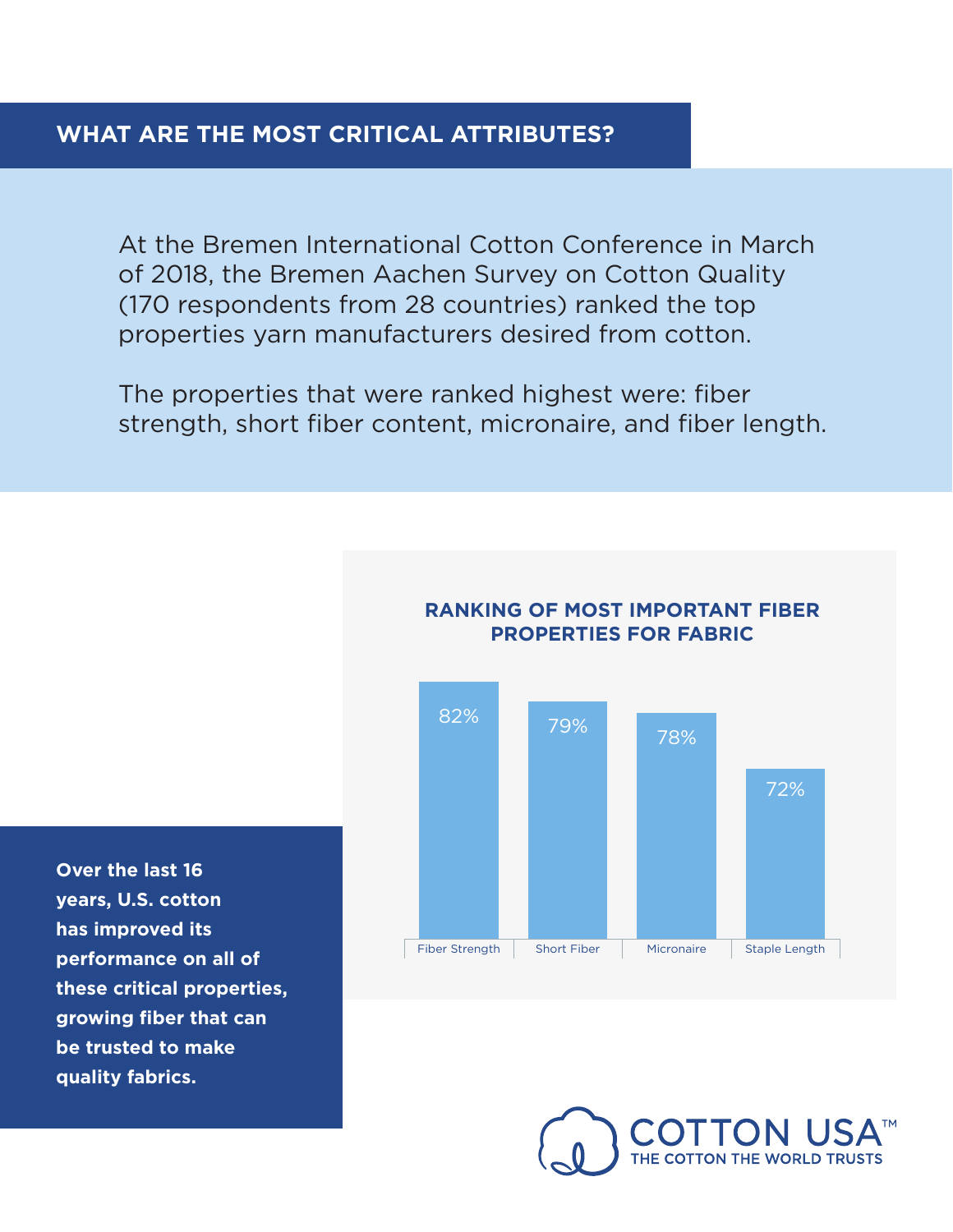### **FIBER STRENGTH**

FIBER STRENGTH IS THE HIGHEST RATED ATTRIBUTE BY YARN MANUFACTURERS, WITH 82% MENTIONING IT AS IMPORTANT. U.S. COTTON FARMERS HAVE CONTINUOUSLY IMPROVED FIBER STRENGTH OVER THE LAST 16 YEARS. FROM 2000 TO 2016, AVERAGE U.S. FIBER STRENGTH (G/TEX) HAS INCREASED FROM 27.60 TO 30.35, AN INCREASE OF 10%.



## **SHORT FIBER**

THE PERCENTAGE OF SHORT FIBER IS A SECOND CRITICAL ATTRIBUTE TO YARN MANUFACTURERS (79%). ONCE AGAIN, U.S. COTTON FARMERS HAVE CONTINUOUSLY IMPROVED, REDUCING SHORT FIBER OVER THE LAST 16 YEARS. SINCE 2000, SHORT FIBER CONTENT IN U.S. COTTON HAS DECLINED BY 9.4% WHILE LENGTH UNIFORMITY HAS REMAINED CONSISTENT.



# **MICRONAIRE VALUES**

MICRONAIRE VALUE IS THE THIRD OF THE TOP FOUR FIBER ATTRIBUTES (78%) AND IMPACTS PROCESSING WASTE, NEPS, SPINNING PERFORMANCE, YARN AND FABRIC QUALITY, AND DYED FABRIC PERFORMANCE. WHILE U.S. COTTON AVERAGE MICRONAIRE VALUES HAVE SHOWN SOME VOLATILITY, THE TREND LINE SINCE 2000 SHOWS AN INCREASE OF 3%.



# **FIBER LENGTH**

THE FOURTH RANKED FIBER ATTRIBUTE DESIRED BY YARN MANUFACTURERS IS FIBER LENGTH (72%). U.S. COTTON FARMERS HAVE SHOWN CONSISTENT GAINS IN AVERAGE FIBER LENGTH OVER THE LAST 16 YEARS, WITH AVERAGE HVI FIBER LENGTH IN INCHES INCREASING BY 6% TO 1.13 INCHES.